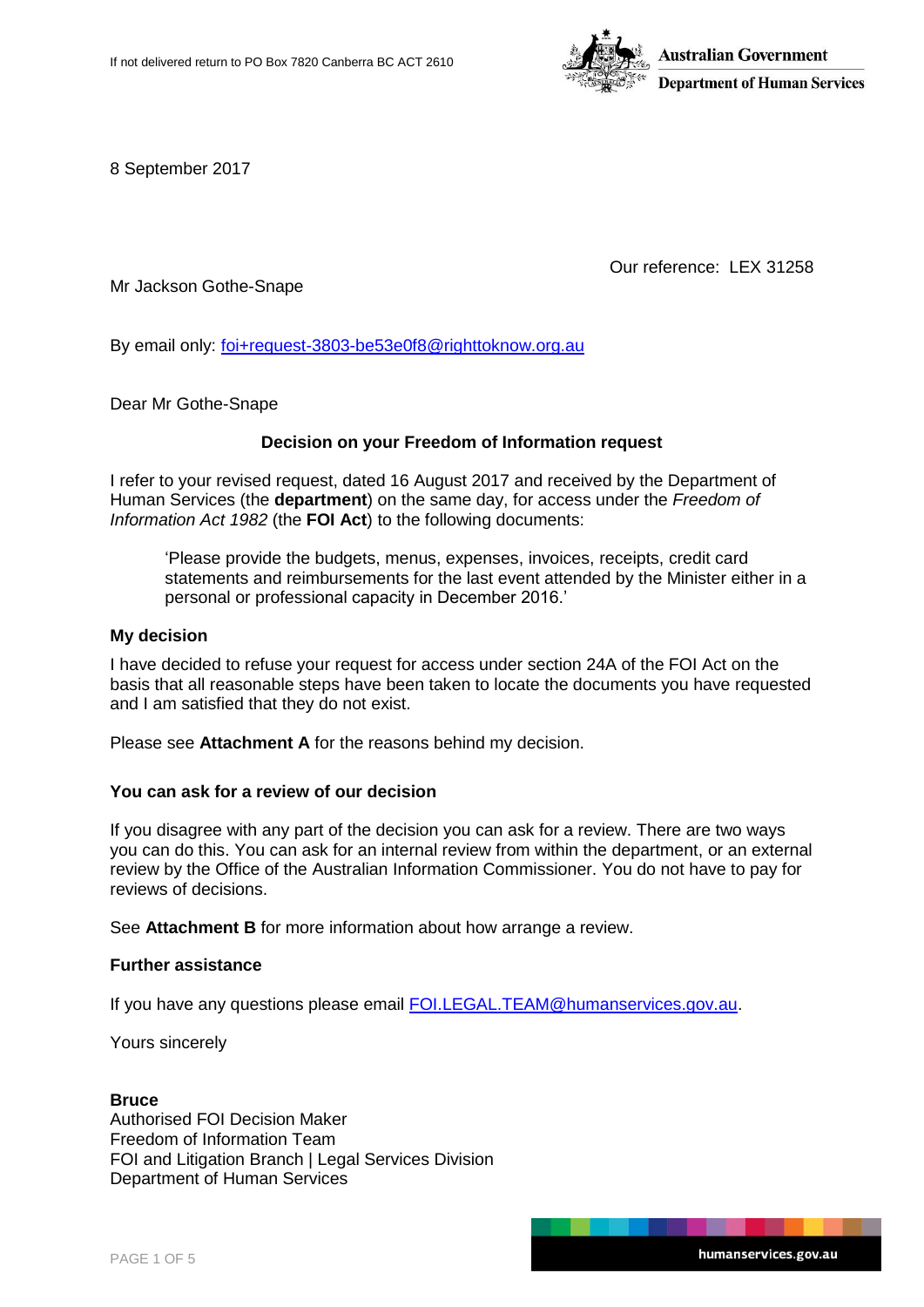# **REASONS FOR DECISION**

### **Your request**

On 9 August 2017, the department received your original FOI request for the following documents:

'Can you please provide the budgets, menus, expenses, invoices, receipts, credit card statements and reimbursements for the most expensive event attended by a Minister or Assistant Minister in your Department's portfolio area in 2016-17.'

On 16 August 2017, I wrote to you providing a notice of intention to refuse your request under section 24AB(2) of the FOI Act as I could not identify the documents you were seeking access to. I gave you an opportunity to consult with the department to revise your request so as to remove the practical refusal reason.

On 16 August 2017, the department received your revised request for the following documents:

'Please provide the budgets, menus, expenses, invoices, receipts, credit card statements and reimbursements for the last event attended by the Minister either in a personal or professional capacity in December 2016.'

### **What I took into account**

In reaching my decision I took into account:

- your revised request dated 16 August 2017;
- consultations with departmental officers about:
	- o the nature of the documents that you requested;
	- o the department's operating environment and functions;
- guidelines issued by the Australian Information Commissioner under section 93A of the FOI Act (the **Guidelines**);
- **the FOI Act.**

### **Reasons for my decisions**

I am authorised to make decisions under section 23(1) of the FOI Act.

### Section 24A of the FOI Act

Section 24A of the FOI Act provides that:

- (1) An agency or Minister may refuse a request for access to a document if:
	- (a) all reasonable steps have been taken to find the document; and
	- (b) the agency or Minister is satisfied that the document:
		- (i) is in the agency's or Minister's possession but cannot be found; or (ii) does not exist.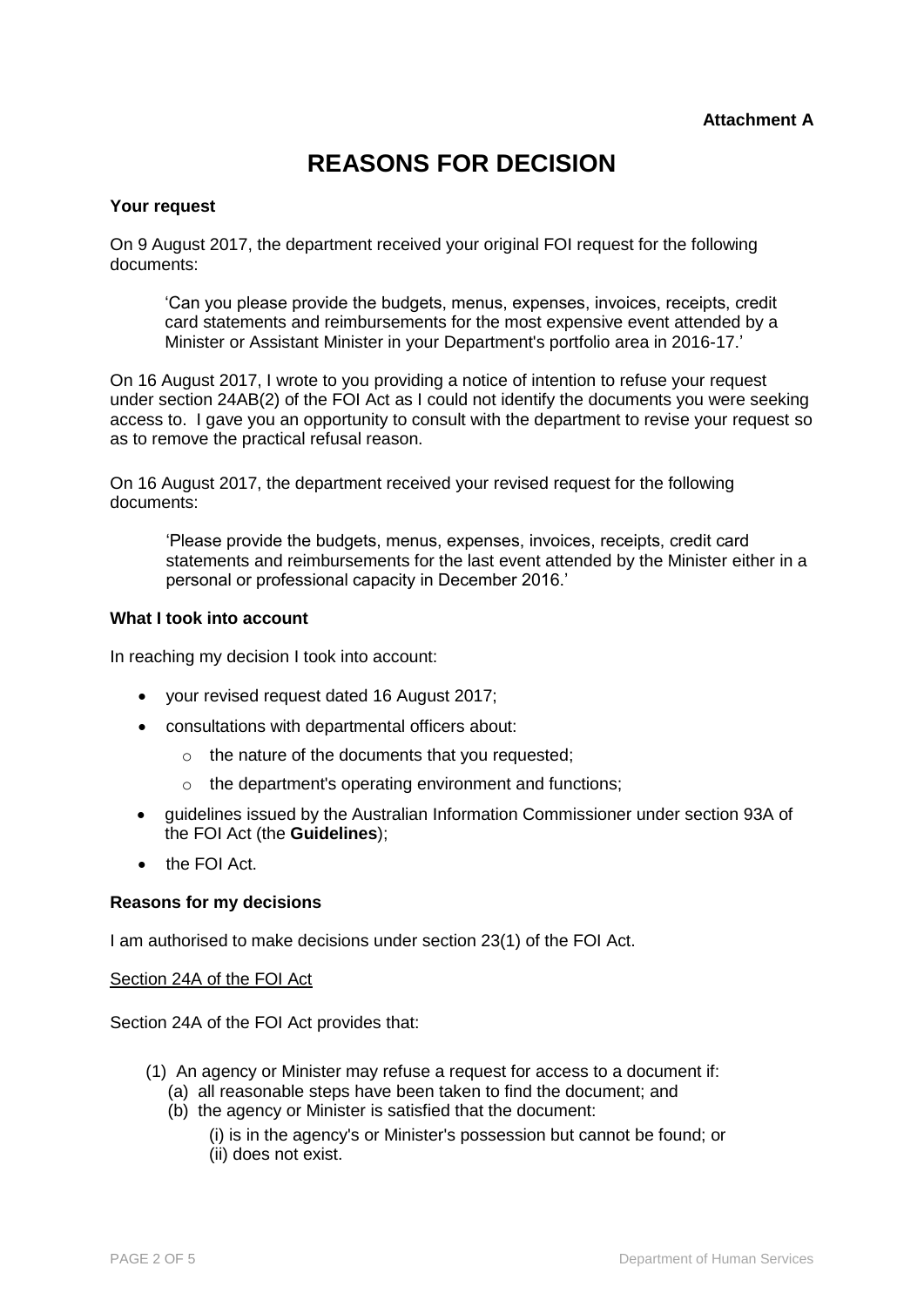The Ministerial Coordination and Parliamentary Services Branch and the Financial Systems Branch of the Chief Financial Officer Division, conducted searches of the department's electronic records and financial database system. These branches did not identify any documents matching the description in your request.

On the basis of these searches, I am satisfied that in accordance with section 24A of the FOI Act:

- 1. all reasonable steps have been taken to find the documents; and
- 2. the documents do not exist.

Please note that the Department of Finance regularly published reports on Parliamentarian's Expenditures. For example, you can access the Minister Tudge's expenditure reporting for the period of 1 July 2016 – 31 December 2016 here: [http://www.finance.gov.au/sites/default/files/P39\\_TUDGE\\_Alan.pdf.](http://www.finance.gov.au/sites/default/files/P39_TUDGE_Alan.pdf)

Future reports will be published by the Independent Parliamentary Expenses Authority (**IPEA**). The IPEA is the Commonwealth statutory authority, established on 1 July 2017, with responsibility for reporting and auditing parliamentary travel and work expenses.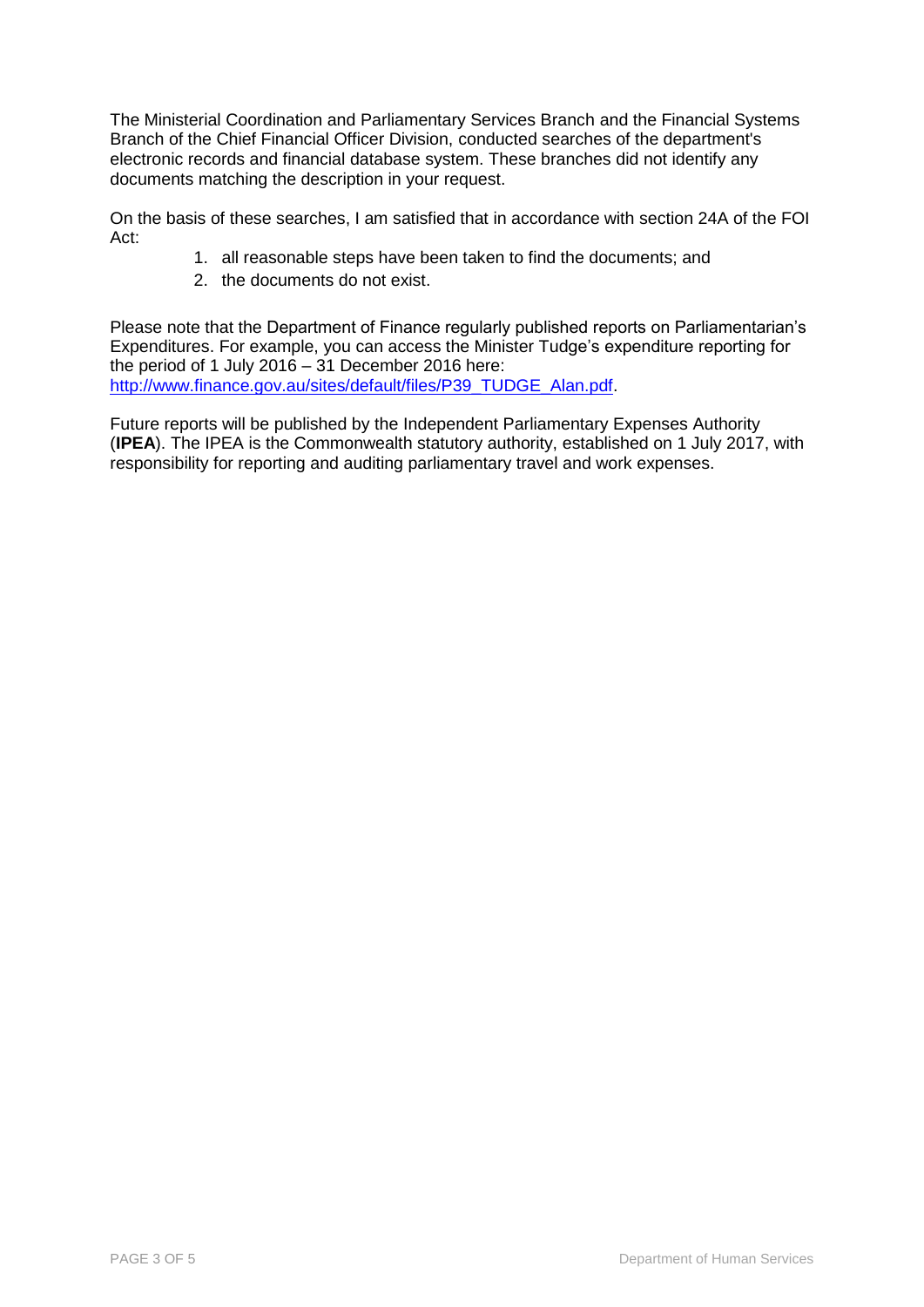

# **Attachment B**

# **INFORMATION ON RIGHTS OF REVIEW**

# *FREEDOM OF INFORMATION ACT 1982*

### **Asking for a full explanation of a Freedom of Information decision**

Before you ask for a formal review of a FOI decision, you can contact us to discuss your request. We will explain the decision to you. This gives you a chance to correct misunderstandings.

### **Asking for a formal review of an Freedom of Information decision**

If you still believe a decision is incorrect, the *Freedom of Information Act 1982* (FOI Act) gives you the right to apply for a review of the decision. Under sections 54 and 54L of the FOI Act, you can apply for a review of an FOI decision by:

- 1. an Internal Review Officer in the Department of Human Services (the department); and/or
- 2. the Australian Information Commissioner.

**Note 1:** There are no fees for these reviews.

# **Applying for an internal review by an Internal Review Officer**

If you apply for internal review, a different decision maker to the departmental delegate who made the original decision will carry out the review. The Internal Review Officer will consider all aspects of the original decision and decide whether it should change. An application for internal review must be:

- made in writing
- made within 30 days of receiving this letter
- sent to the address at the top of the first page of this letter.

**Note 2:** You do not need to fill in a form. However, it is a good idea to set out any relevant submissions you would like the Internal Review Officer to further consider, and your reasons for disagreeing with the decision.

### **Applying for external review by the Australian Information Commissioner**

If you do not agree with the original decision or the internal review decision, you can ask the Australian Information Commissioner to review the decision.

If you do not receive a decision from an Internal Review Officer in the department within 30 days of applying, you can ask the Australian Information Commissioner for a review of the original FOI decision.

You will have 60 days to apply in writing for a review by the Australian Information Commissioner.